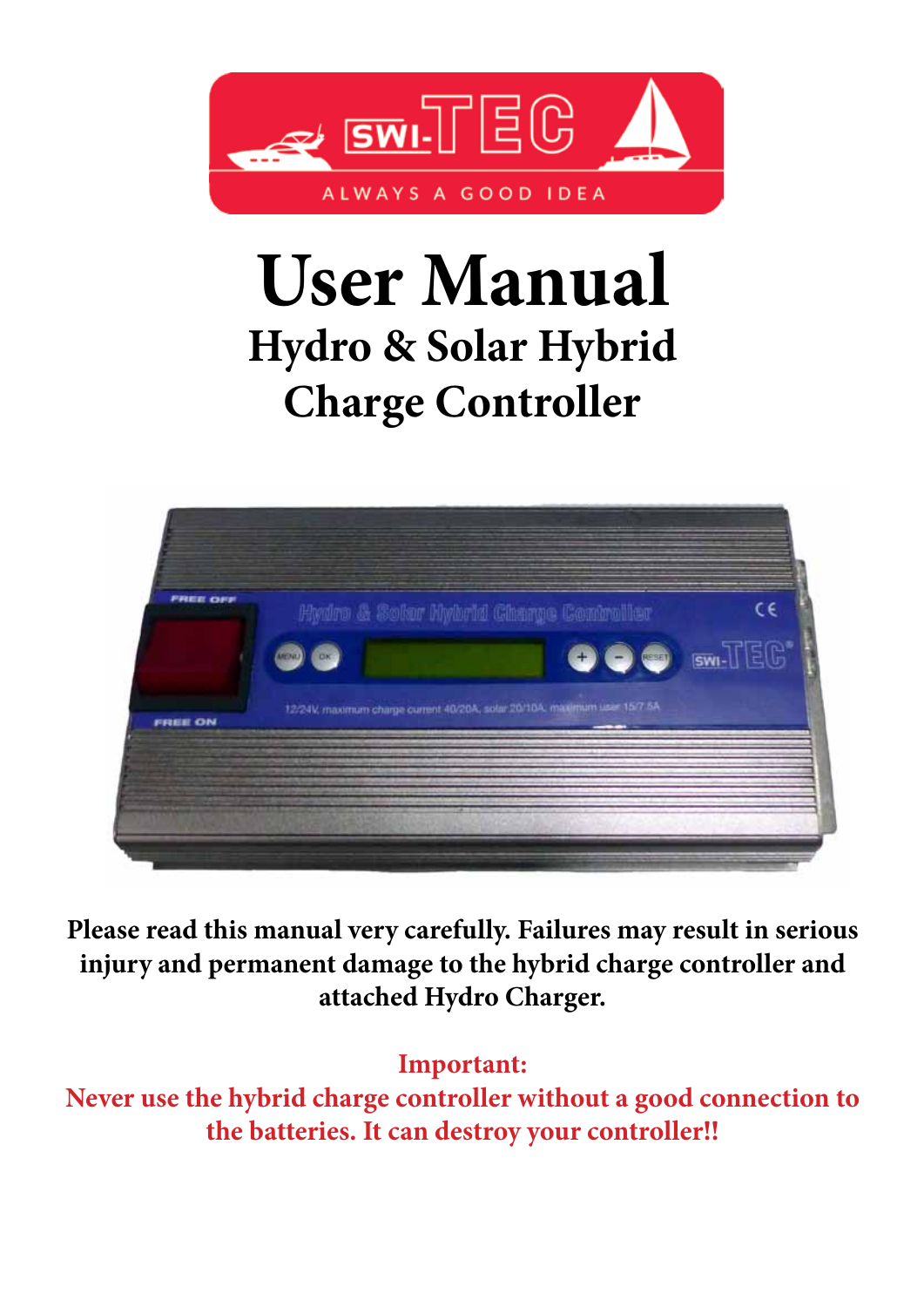## **Contents:**

- **A. Safety**
- **B. Features**
- **C. Connection**
- **D. Menu system**
- **E. Understanding batteries and suggested menu settings**
- **F. Troubleshooting**
- **G. Specifications**

# **A: Safety**

This manual must be fully read and understood before installation.

If you feel you do not have the necessary ability to connect this device contact your distributor.

#### **Failure to connect the hybrid charge controller as indicated in Part C of this manual could result in the destruction of both the hybrid charge controller and the hydro-charger.**

Hydro generators must be connected to a load at all times. The hybrid charge controller is designed to fully protect the attached hydro charger.

### **Other important matters:**

- Do not allow the unit to be exposed to moisture, rain or other liquids
- Protect the unit from direct sun and excess heat
- Ensure the unit is protected from unauthorised access including children
- Ensure all components are rated at the same voltage i.e. If you have generators rated at 12V, the solar panel and batteries should also be rated at 12V. The same applies for 24V systems.
- Ensure that the total Watts of all units connected do not exceed the TOTAL input for the SWI-TEC charge controller. The ideal mix being 600 watt for generators and 400 watt for solar panels.
- Ensure all connections are firmly tightened
- Select suitable wire sizes for the currents being generated

**If you would like to connect the HydroCharger with Lithium batteries, you should obtain the autorisation of the battery manufacturer. In any case you have to connect a relay between the Hydro Charger and the controller , which is controlled through the electronic management of the Lithium battery. In case of problems with the Lithium batteries, we don t accept any form of warranty!**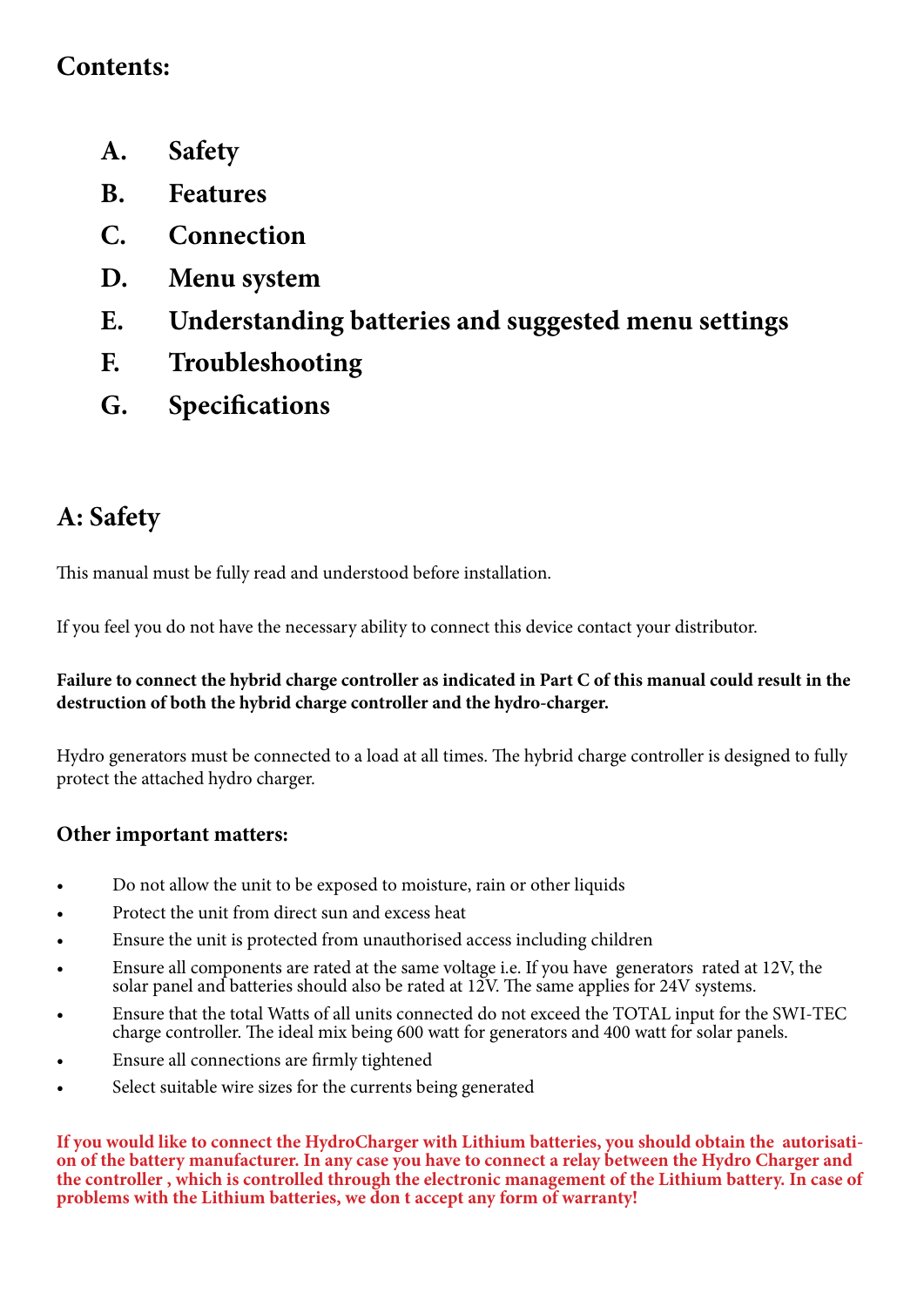## **B: Features**

The hybrid charge controller is a smart controller.

The integrated micro computer monitors all the necessary inputs and outputs to ensure precise control.

#### **Key features:**

- LCD display with input keys to allow user to alter values
- The unit will store information such as
	- • Total amps generated
	- • Total Kw hours generated
	- • Amps used by load
	- And many more
- Connection of solar and hydro charger
- Auto sensing of voltage of batteries connected
- Ensures the batteries are maintained in best possible condition by preventing overcharging and over discharging
- Automatic braking of the generators. When the current is bigger than max charge current, controller will reduce the charge current gradually until no charging and brake totally
- You can choose the brake alert from 0-100 (preset is 10)
- Two manual switches black for brake, red for free-wheel
- A "Load" output where external devices can be switched on and off at user determined voltages
- The "load" output is also current limited to protect the connected device
- Night lamp control. After dusk load output will activate automatically, with full day light it will automatically stop.
- An alarm buzzer with red LED light on a 4m cable will advice you when voltage is high enough and the batteries are fully charged, that means the brake already started to reduce the rpms of the generators, in case of the hydro charger you should manually switch to the free-wheel operation and we recommend to take off the water of the HC to reduce drag and wear.

# **C: Connection**

IMPORTANT: Failure to connect the hybrid charge controller as indicated could result in the destruction of both the hybrid charge controller and the hydro generator and possible serious injury or death.

Refer to connection diagram on next pages.

Always have the 3 wires from the generator shorted together if not connected to the hybrid charge controller. These wires have no polarity.

Ensure correct polarity is observed at all times i.e. Positive (+) to positive and negative (-) to negative for ALL connections to batteries, solar panels and boat circuits. Failure to comply with this will void warranty.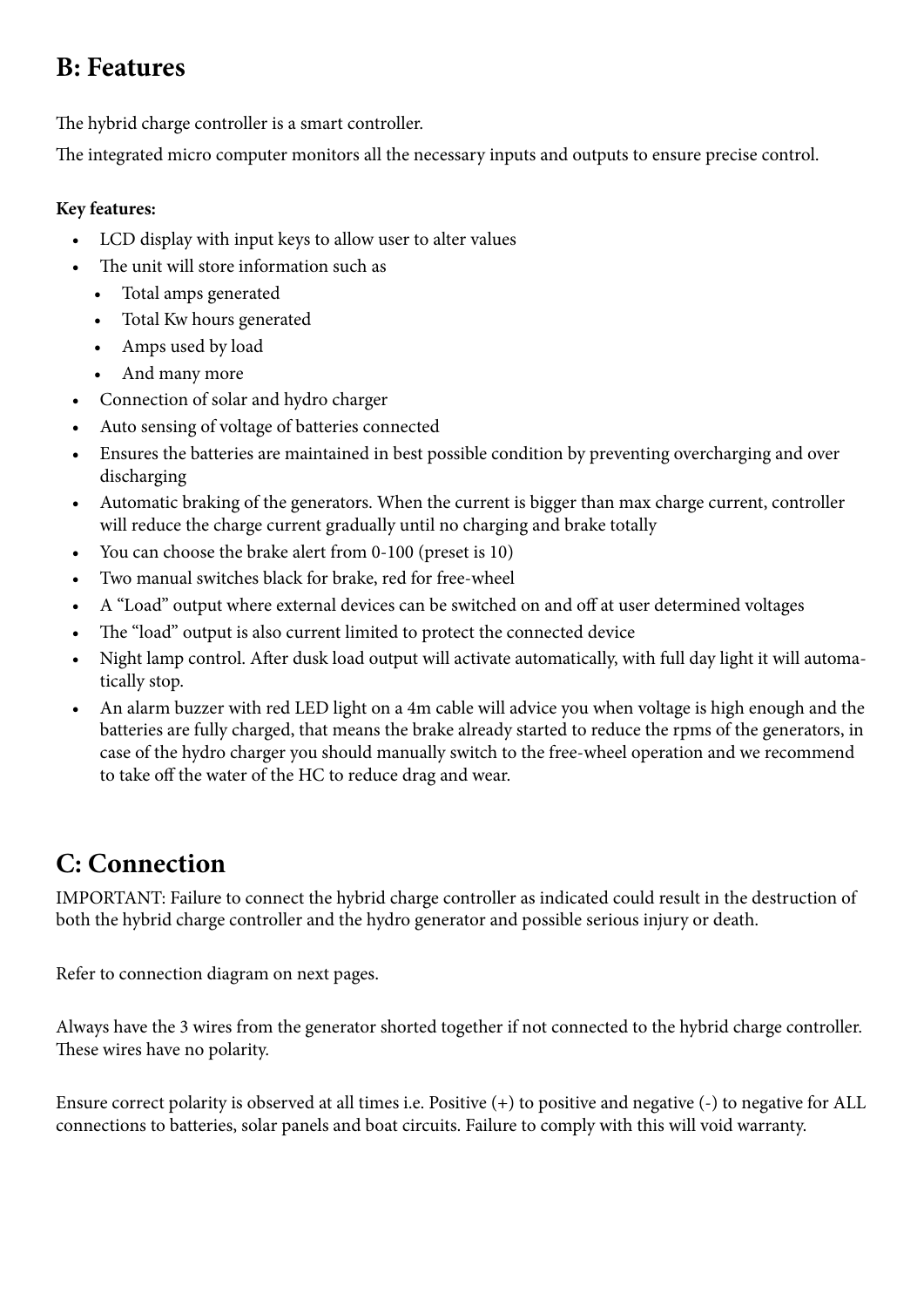## **Steps:**

#### **1.Charge Controller right side: "Battery" connection**

First connect the batteries direct and with a fuse, so that the charge controller can detect the voltage 12V or 24V, automatically

The distance between Hydro Charger and Charge Controller should be as short as possible.

A cable with the right dimension is necessary between Charge Controller and batteries in order to reduce cable losses. We recommend a minimum section of 10 mm2.

12Volt System Distance from Controller to Batterie 10 - 18 m Cable section 10 - 16 mm2

24Volt System Distance from Controller to Batterie 10 - 18m Cable section 4 - 6 mm2

#### 2. Charge Controller right side: "Load" connection

The connection load allows connection of additional users , for example water maker, etc. up to maximum of 15 Amp. These equipments only receive power when the batteries reach the previous set up of the maximum voltage ( approx. 12,9V/25.8V), or fully charged.

The desired on and off voltage of load can be reached by separated set up( user on/ User off)

#### **3. Charge Controller left side: "Generator" connection**

Connecting the Hydro Charger to the charge controller by generator  $\sim$ "

The 3 cables from the Hydro Charger can be free connected because its alternative current, therefore no need to follow the colors.

#### **4. Charge Controller left side: "Solar" connection**

Connection of + and - on the solar panel to the Charge Controller on Solar + and -, correct and firm. Use of Solar Panels up to maximum 400 Watt only.

#### **5. Charge Controller left side: "Brake" switch**

#### Warning: the black switch Brake must be always in off position!

It has to be used only in case the generator has to be stopped electrically for short time in water.

#### **<u>6. Charge Controller left side: "remote brake" connection</u>**

This connection is for the in delivery included Buzzer, which activates by reaching of the pre set battery voltage.

#### 7. Control Charger front panel: "Freewheel" red switch

This switch allows to run the generator on freewheel, this means the propeller turns free without generating any energy. It will be switch to on manually when the buzzer starts, indicating that the desired voltage has been reached. Now the propeller should turn free and the Hydro Charger can be taken out of water. If the buzzer is ignored, the brake starts automatically and stops the propeller. Now its strictly necessary to switch on freewheel or to take out of water the Hydro Charger. (if not following this step the Charge Controller will heat up unnecessary and could be damaged).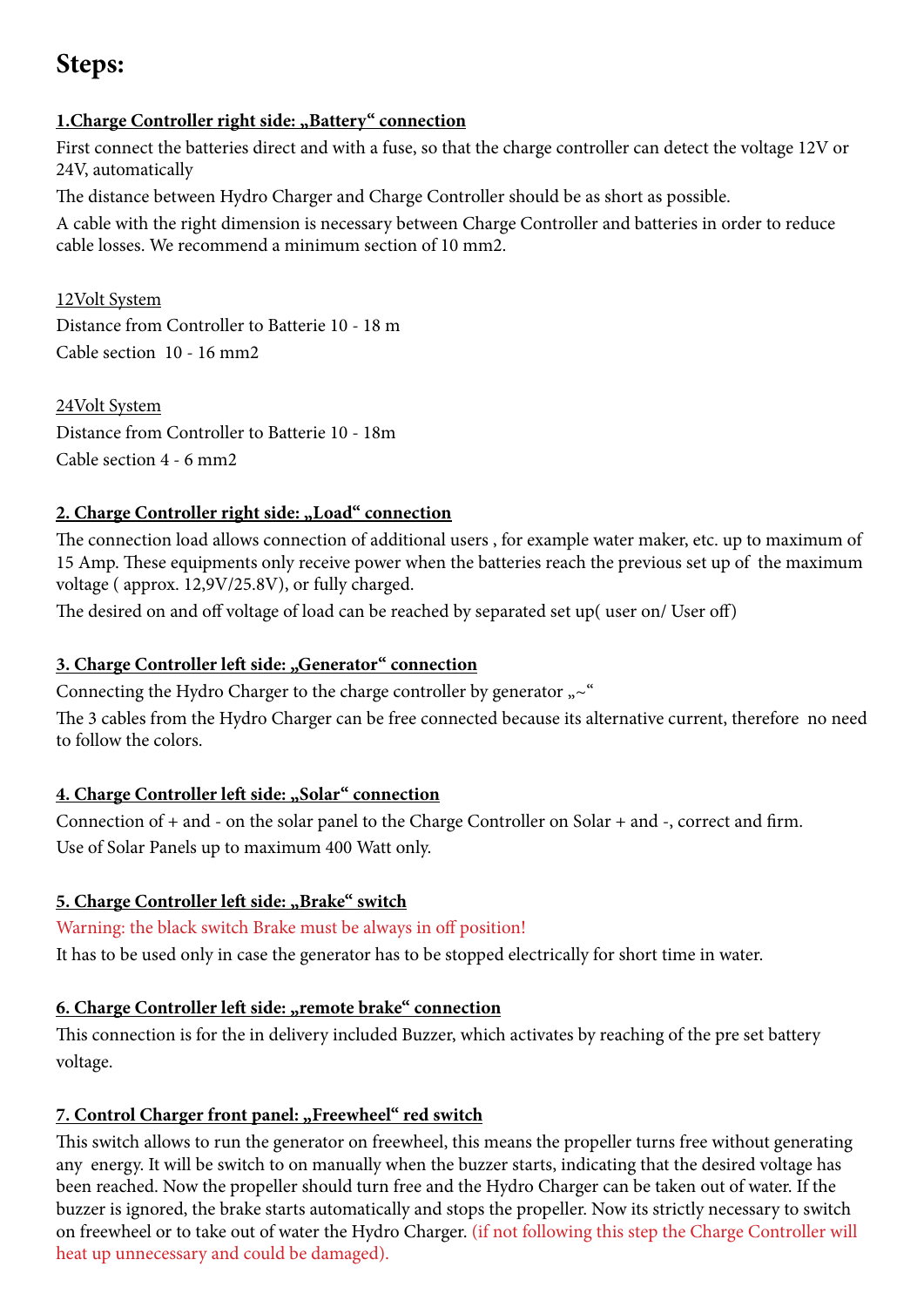Recommendation: In case the generator has to be lifted down into the water during sailing and freewheel is "on", its easier to pull the the HC to the working position using the lines.

Important: On some Charge Controller the switch connection is internally inverted, this means "free on" and "free off"are inverted.

## **Connection diagram**

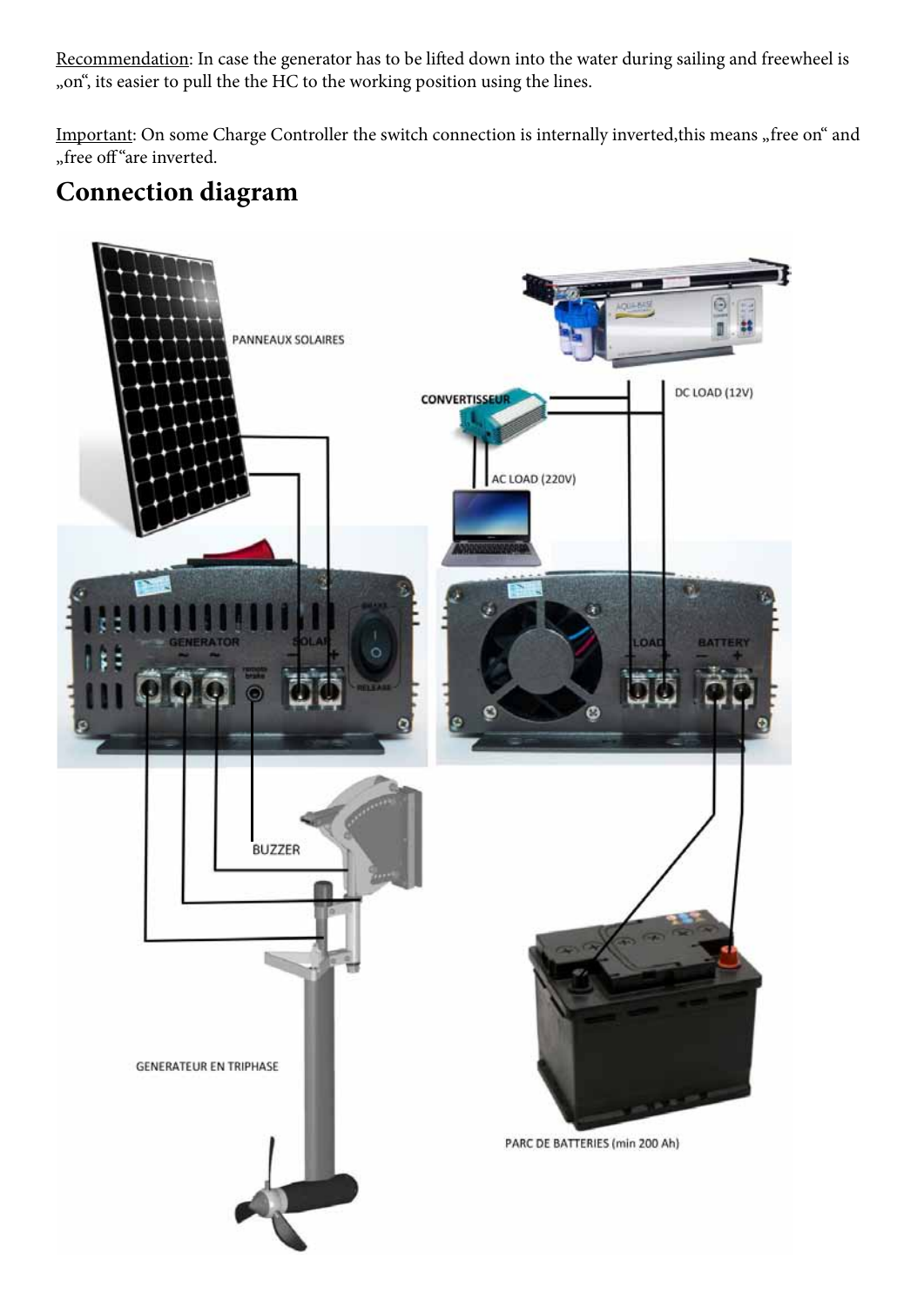## **D: Menu System**

Pressing "Menu" or "OK" you can go back- or forwards through the menu.

Pressing "Reset" goes back to VWG2014

Pressing "menu" 5 sec. goes back to factory setting

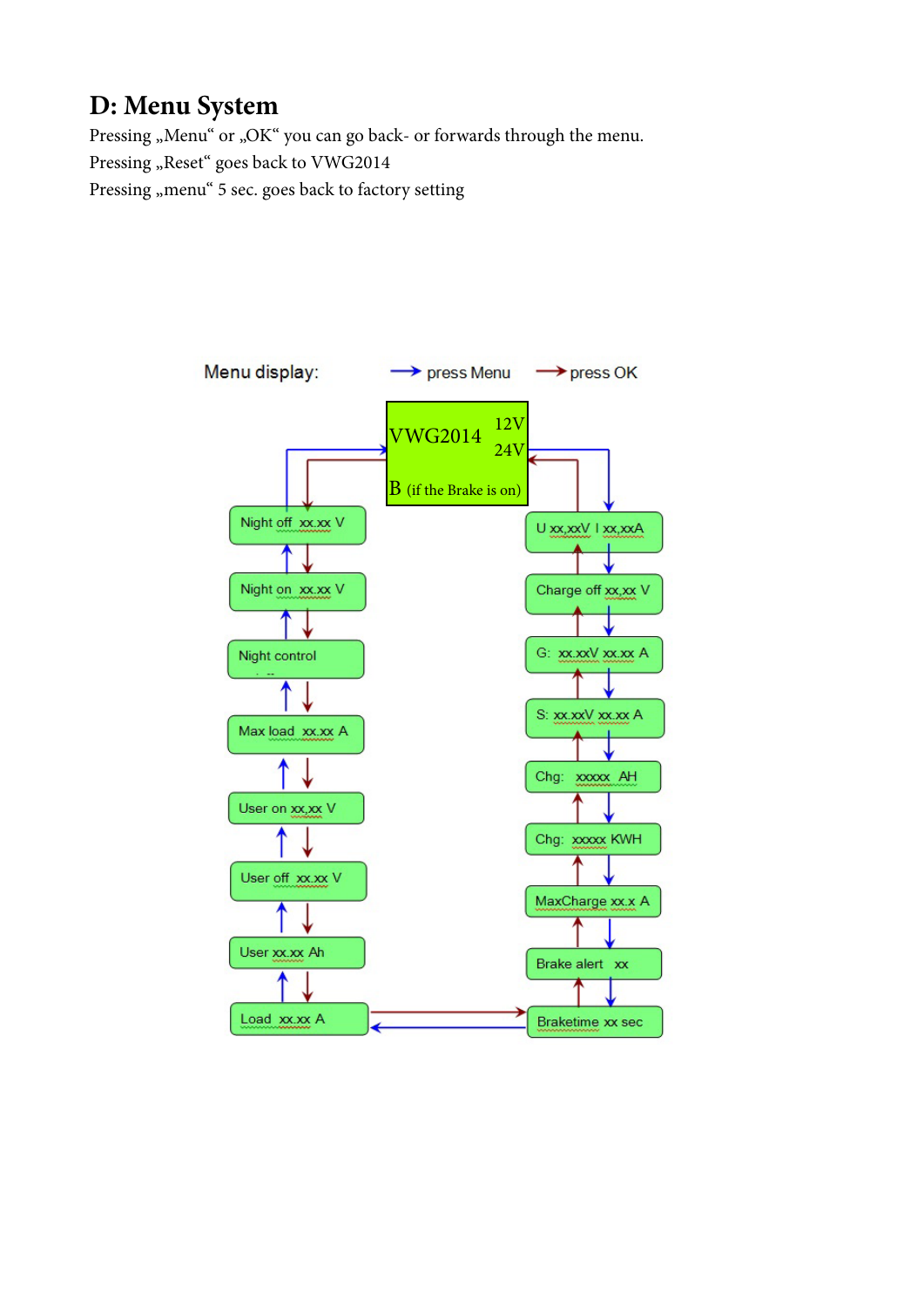#### **Screen description**



Braketime xx sec

Braketime 0-60sec, adjustable (+/-) 30sec recomended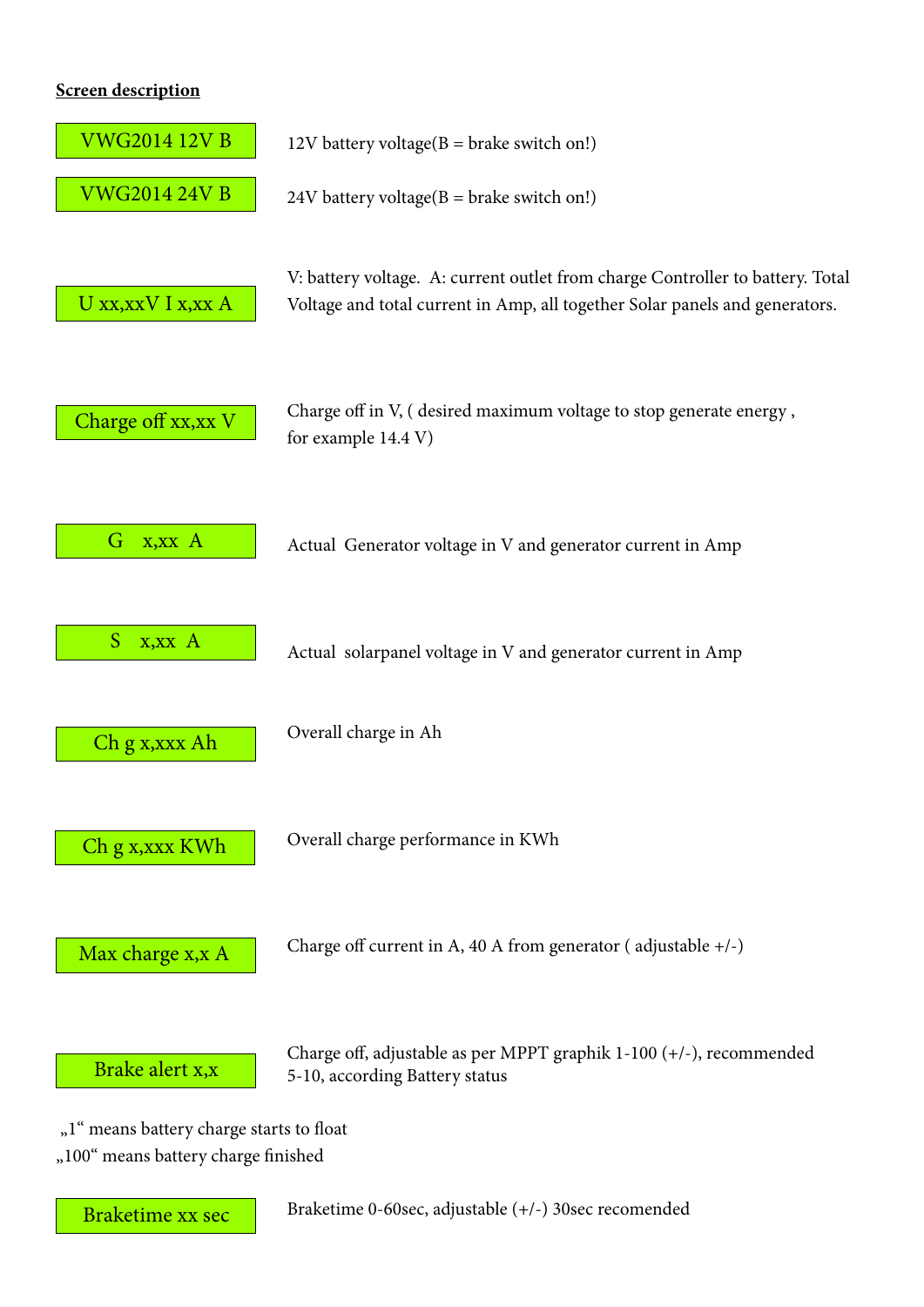

## **E: Battery and Menu configuration**

The SWI-TEC hybrid charge controller is preconfigured with default settings in the user programmable locations.

|            | Default 12 volt battery | Default 24 volt battery |
|------------|-------------------------|-------------------------|
| Charge off | 14.4 volts (16V max)    | 28.8 volts (32 V max)   |
| User off   | $10.5$ volts            | 21 volts                |
| User on    | 12.55 volts             | $25.10$ volts           |
| Brake time | 6 mins                  | 6 mins                  |

The information below is provided as a guide only. The users should do their own research.

**Wet Cell** (flooded), **Gel Cell**, and **Absorbed Glass Mat (AGM)** are various versions of lead acid batteries. **If you would like to connect the HydroCharger with Lithium batteries, you should obtain the autorisation of the battery manufacturer. In any case you have to connect a relay between the Hydro Charger and the controller , which is controlled through the electronic management of the Lithium battery. In case of problems with the Lithium batteries, we don t accept any form of warranty!**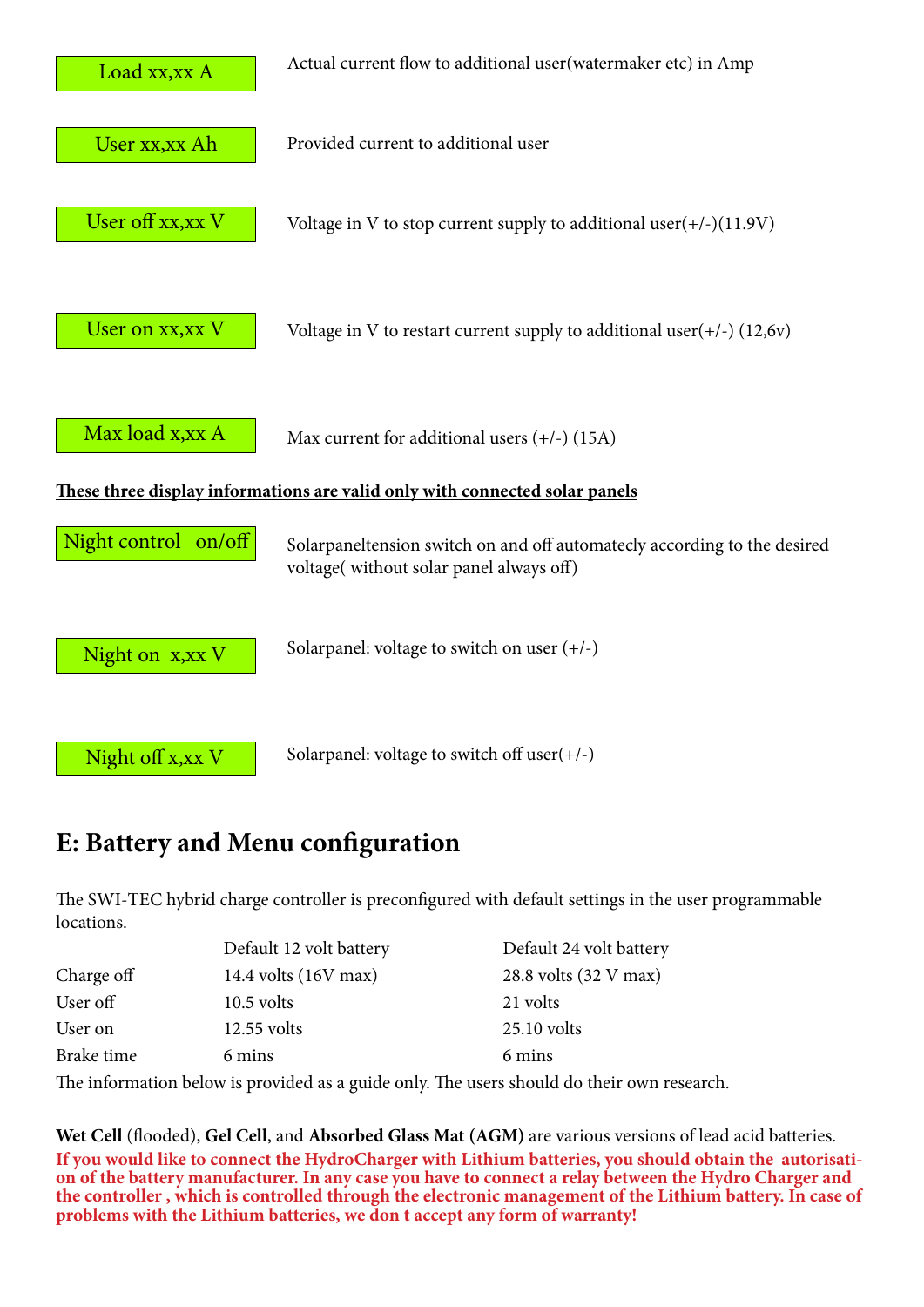Lead acid batteries should never be run flat. The maximum recommended discharge is 75% of the total. This means that the battery should have a minimum of 25% of charge remaining when it is put on charge.

**Charge state 12 Volt battery 24 Volt battery** 100% (full load) 12.65 V 25.30 V  $75\%$   $12.45 \text{ V}$   $24.90 \text{ V}$  $50\%$   $12.24 \text{ V}$   $24.48 \text{ V}$  $25\%$   $12.06 \text{ V}$   $24.12 \text{ V}$ Discharged 11.9 V 23.8 V

The chart below indicates the amount of charge a battery has at the voltages shown.

If you want to get the maximum life from a battery be sure it is never discharged more than 75%! In fact slightly less is ideal.

Therefore for maximum battery life set "user off" to 11.9V (23.8V) and "user on" to 12.6V (25.2V)

## **F: Troubleshooting**

| Condition                                                                | Cause                                                                                                        | <b>Problem solution</b>                                                     |
|--------------------------------------------------------------------------|--------------------------------------------------------------------------------------------------------------|-----------------------------------------------------------------------------|
| No display                                                               | Battery discharged,<br>not connected or faulty                                                               | Recharge battery, check connections<br>or replace battery                   |
| No load output                                                           | Nightcontrol on and Solarpanel Set Nightcontrol on off or wait for the dusk<br>voltage is high than settled. |                                                                             |
| Generator not spinning<br>Battery not charging<br>Generator not charging | Brake switch is on<br>Battery too old<br>Freewheel brake is on                                               | Turn off brake switch<br>Replace battery<br>Turn off freewheel brake to off |